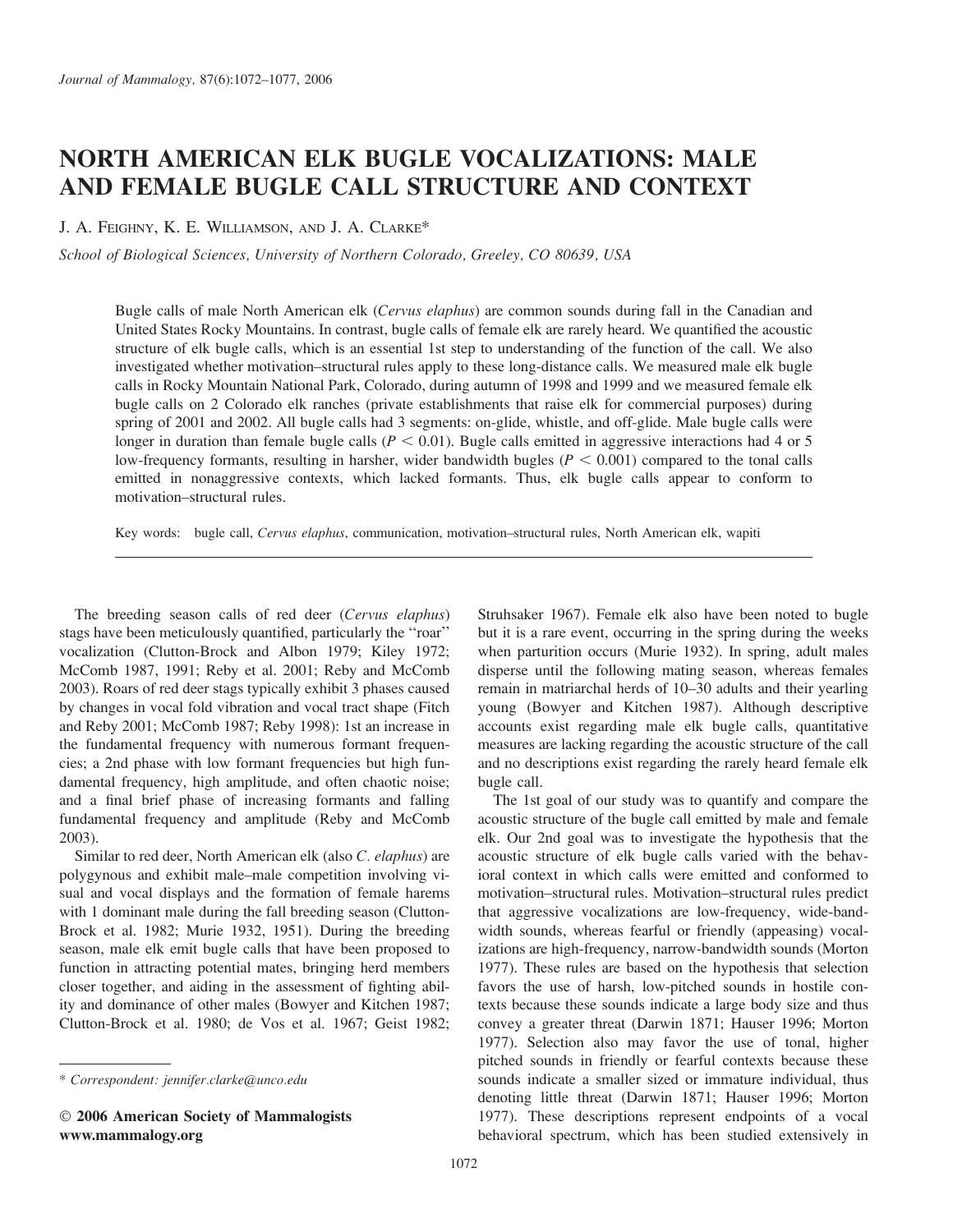TABLE 1.—Means and ranges for duration, lowest fundamental frequency, highest fundamental frequency, and peak (loudest) fundamental frequency of the on-glide, whistle, and off-glide segments of male elk (Cervus elaphus) bugle calls in Rocky Mountain National Park, Colorado ( $n = 10$  male elk, 1–3 calls/bull).

|                         | On-glide            | Whistle             | Off-glide           |  |
|-------------------------|---------------------|---------------------|---------------------|--|
| Duration (s)            | $0.75(0.18-1.27)$   | $1.31(0.84 - 1.95)$ | $0.31(0.09 - 0.47)$ |  |
| Low frequency<br>(kHz)  | $0.69(0.24 - 1.62)$ | $1.74(1.44 - 2.18)$ | $0.41(0.02-1.24)$   |  |
| High frequency<br>(kHz) | $1.90(1.41 - 2.35)$ | $2.08(1.65 - 2.55)$ | $1.95(1.62 - 2.26)$ |  |
| Peak frequency<br>(kHz) | $1.24(0.52 - 2.11)$ | $1.90(1.46 - 2.28)$ | $1.08(0.17-1.89)$   |  |

various species of mammals (August and Anderson 1987; Compton et al. 2001; Harrington 1987; Morton 1977, 1982). Morton (1977) originally proposed motivation–structural rules for close-proximity vocalizations; however, he noted that these rules might apply to the long-distance calls of social species. We (JAC, JAF) have observed that elk bugle calls propagate for up to a kilometer or more depending on habitat and terrain. Acoustic qualities of bugle calls may allow rival males to assess the willingness of a male to engage in a fight, a male's potential fighting abilities, or both. We predicted that acoustic qualities of the bugle call would differ with the context and sender's motivation.

#### MATERIALS AND METHODS

Subjects and study sites.—We observed a wild population of elk during the fall breeding (rutting) season, September–October 1998 and 1999, in Rocky Mountain National Park, Colorado. We recorded male elk bugle calls ( $n = 10$  male elk) at dusk between 1830 and 2000 h,  $<$  200 m from the bugling male and his herd. We used antler form and branching pattern to identify individual males and we selected males who had herds (master bulls). Antler branching patterns are individually distinct once a male elk reaches adulthood, similar to those in red deer stags (Clutton-Brock et al. 1982).

Female elk bugle calls ( $n = 4$  females) were recorded during 2 spring calving seasons, May–June 2001 and 2002, at Harrington Elk Ranch and M & M Elk Ranch, Steamboat Springs, Colorado. Elk ranches are privately owned establishments that raise elk in large meadows for commercial purposes (e.g., meat, hides, antlers, and antler velvet). Female bugle calls were recorded between 1000 and 1300 h  $\leq$ 100 m from the bugling individual. We identified individuals by their ear-tag numbers.

Behavioral observations.—Behaviors of focal (bugling) individuals and conspecifics were noted before, during, and after bugle calls were emitted to classify the context in which calls were emitted. Nonaggressive contexts for a master bull were when his associated herd was feeding in a relatively cohesive group  $(\leq 5 \text{ elk}$  body lengths between herd members) and when no other adult males were seen or heard by the observers. Aggressive behavioral contexts for master bulls occurred when a potential rival male was seen or heard in the immediate vicinity of the master bull's associated herd, females were straying from the herd, a lone female approached the herd, and when a female avoided the master bull's mating advances. In each of these instances, herd cohesion was potentially threatened or mating by the male was thwarted. In this study, we used only observable male–male interactions for aggressive contexts because of the explicit and unmistakable cause of aggression.

Nonaggressive contexts for female elk were when the all-female herds were quietly congregated while feeding or resting. All-female herds (with young of both sexes) are typical in the wild during the spring months when adult males are in bachelor groups. One bugle call was emitted in an aggressive context when a dominant female vocalized while actively chasing another female.

Acoustic characteristics and statistical analyses.—We analyzed the 19 clearest (low noise to signal ratio) male bugle calls emitted in nonaggressive contexts to determine general call characteristics  $(n = 10$  male elk). Preliminary inspection of spectrograms revealed that nonaggressive bugle calls had 3 distinct segments and lacked formant frequencies. For each segment, we measured duration (s), lowest frequency (kHz), highest frequency (kHz), and peak (loudest) frequency (kHz).

We compared the 19 clearest male bugle calls ( $n = 10$  male elk) and 12 female bugle calls ( $n = 4$  female elk) emitted in nonaggressive contexts regarding duration (s), lowest fundamental frequency (kHz), highest fundamental frequency (kHz), and peak (loudest) fundamental frequency (kHz). The data sets each exhibited a normal distribution (Shapiro–Wilks test  $P > 0.05$ ) and we used unpaired *t*-tests to determine if differences existed between the sexes in the measured call characteristics. Nominal significance level was initially set at  $\alpha$  < 0.05 and Bonferroni adjusted (Sokal and Rohlf 1995).

We compared 19 (low noise to signal ratio) male bugle calls emitted in nonaggressive contexts ( $n = 10$  male elk, 1–3 calls/bull) with the 19 clearest (low noise to signal ratio) bugle calls emitted in aggressive contexts ( $n = 9$  male elk, 1–3 calls/bull). We used the 2nd segment of bugle calls for statistical comparisons because it was the consistently clearest, loudest, and longest segment, allowing for more precise comparisons than the other segments. Propagation of the 1st and 3rd segments was often decreased because of the direction in which the bugling individual was facing or because of distance combined with wind. We also analyzed formant frequencies evident in the whistle portion of bugle calls emitted in aggressive contexts. The source–filter theory states that voiced signals are produced by laryngeal vocal fold vibrations (the source) that then pass through the supralaryngeal vocal tract, where they are filtered and produce peaks termed formants (Fant 1960). We used Praat 3.9.27 DSP package (P. Boersma and D. Weenink, University of Amsterdam, Amsterdam, Netherlands) to measure formant frequencies and spacing.

The data sets exhibited a normal distribution (Shapiro–Wilks test,  $P > 0.05$ ) and paired *t*-tests were used to determine if differences existed between the contexts regarding duration (s), bandwidth, number of low harmonics, and number of high harmonics. Low and high harmonics were defined as harmonics less than and greater than the median frequency of the entire call, respectively. Nominal significance level was initially set at  $\alpha \leq 0.05$  and Bonferroni adjusted (Sokal and Rohlf 1995).

Recording equipment and spectrogram analyses.—Recording equipment consisted of a Uher CR 160 AV tape recorder (Uher, Munich, Germany) for male calls, Sony TCD5 PROII tape recorder (Sony Corporation of America, New York, New York) for female calls, a Sennheiser K3-U microphone with a frequency response range from 50 Hz to 22 kHz (Sennheiser Electronics, Wedemark, Germany), and Maxell XL II 90 high-bias IEC type II audiotapes (Maxell Corp., Conyers, Georgia). To quantify acoustic characteristics of the bugles, we digitized waveforms, spectrograms, and spectrums using CA-NARY software version 1.2.1 or RAVEN (Cornell University, Ithaca, New York). We used a sampling rate of 22.1 kHz with 16-bit precision, a short-time Fourier transform math model of 1,024 points,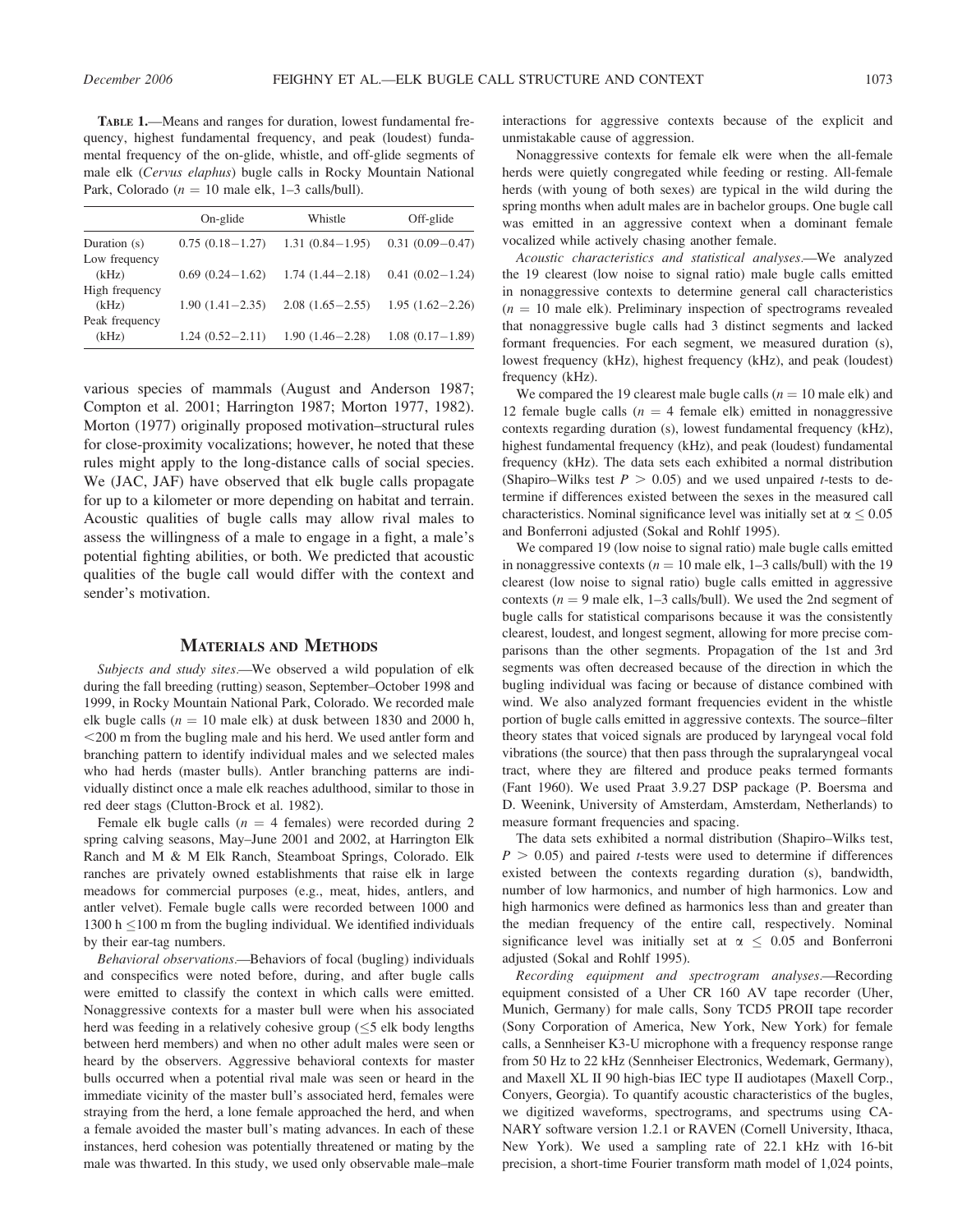

FIG. 1.—Three segments of a bugle call of a male North American elk (Cervus elaphus). Boxes indicate the on-glide, whistle, and offglide. One harmonic is evident above the fundamental frequency in this call but the presence of harmonics varied with distance and the direction in which the individual was facing (echoes trailing off the off-glide at the end of the call are also evident in this CANARY spectrogram).

and a broadband filter spectrogram of 87.42 Hz with a frame length of 1,024 points. Grid resolution was 11.61 ms with 75% overlap and 21.53 Hz. A Hamming window was used for filtering.

## **RESULTS**

General acoustic characteristics of elk bugle calls.—Bugle calls in nonaggressive contexts exhibited 3 main segments: an on-glide (gradual increase in sound frequency), a whistle (extended tonal frequency), and an off-glide (rapid decrease in sound frequency; Table 1; Fig. 1). The on-glide segment commenced with low frequencies and increased in frequency until it met with the onset of the whistle. The whistle segment was an extended, steady tone with the highest frequencies in the call. In the whistle segment, 1–3 harmonics were often evident above the fundamental frequency ( $F0 =$  fundamental frequency). The whistle was followed by an off-glide, which was a rapid decrease in frequency, ending with the lowest frequencies of the call and followed by silence or by 1–5 grunts or yelps. Because bugle calls were followed by yelps in only 16% of 144 bugle calls recorded, we did not include an analysis of yelps in this study.

Comparisons between male and female bugle calls.—The general structure of female bugle calls was similar to that of male bugle calls regarding the presence of an on-glide, whistle, and off-glide (Figs. 2A and 3A). Average total call duration of the female bugle call (1.67 s) was less than that of male bugle calls (2.37 s;  $t = 3.3927$ ,  $df = 29$ ,  $P = 0.002$ ), and the onglides exhibited more frequency modulations. No significant



Time (s)

FIG. 2.—Comparison of bugle calls from a male North American elk in A) nonaggressive context and B) aggressive context showing wide bandwidth of whistle segment with low frequencies that are absent in the bugle call emitted in the nonaggressive context (CANARY spectrograms). Calls were recorded from the same distance from the male elk. (Increased noise floor in spectrogram B is due to increased vehicle traffic in Rocky Mountain National Park.)

differences existed between female and male bugle calls regarding lowest, highest, and peak (loudest) frequencies of the fundamental frequency ( $P > 0.05$ , all cases; Fig. 4).

Nonaggressive and aggressive bugle calls.—Bugle calls emitted by males in nonaggressive contexts (defined in ''Materials and Methods'') had pure-tone qualities without formants. Bugle calls emitted in aggressive contexts with rival males were atonal (broadband, harsh sounding) with wider frequency bandwidths in the whistle ( $t = 7.86$ ,  $df = 18$ ,  $P \le$ 0.0001), more multiple, low-frequency harmonics ( $t = 8.74$ ,  $df. = 18$ ,  $P < 0.0001$ ), and formants that ranged from an average minimum of 1,147 Hz in the 1st formant (F1) to a maximum of 4,672 Hz in the 5th formant (F5; Fig. 2B; Table 2). The spacing between the formants was as follows:  $F1-F2 =$ 545 Hz, F2–F3 = 532 Hz, F3–F4 = 792 Hz, and F4–F5 = 785 Hz. Formant spacing can convey information about body size (Riede and Fitch 1999).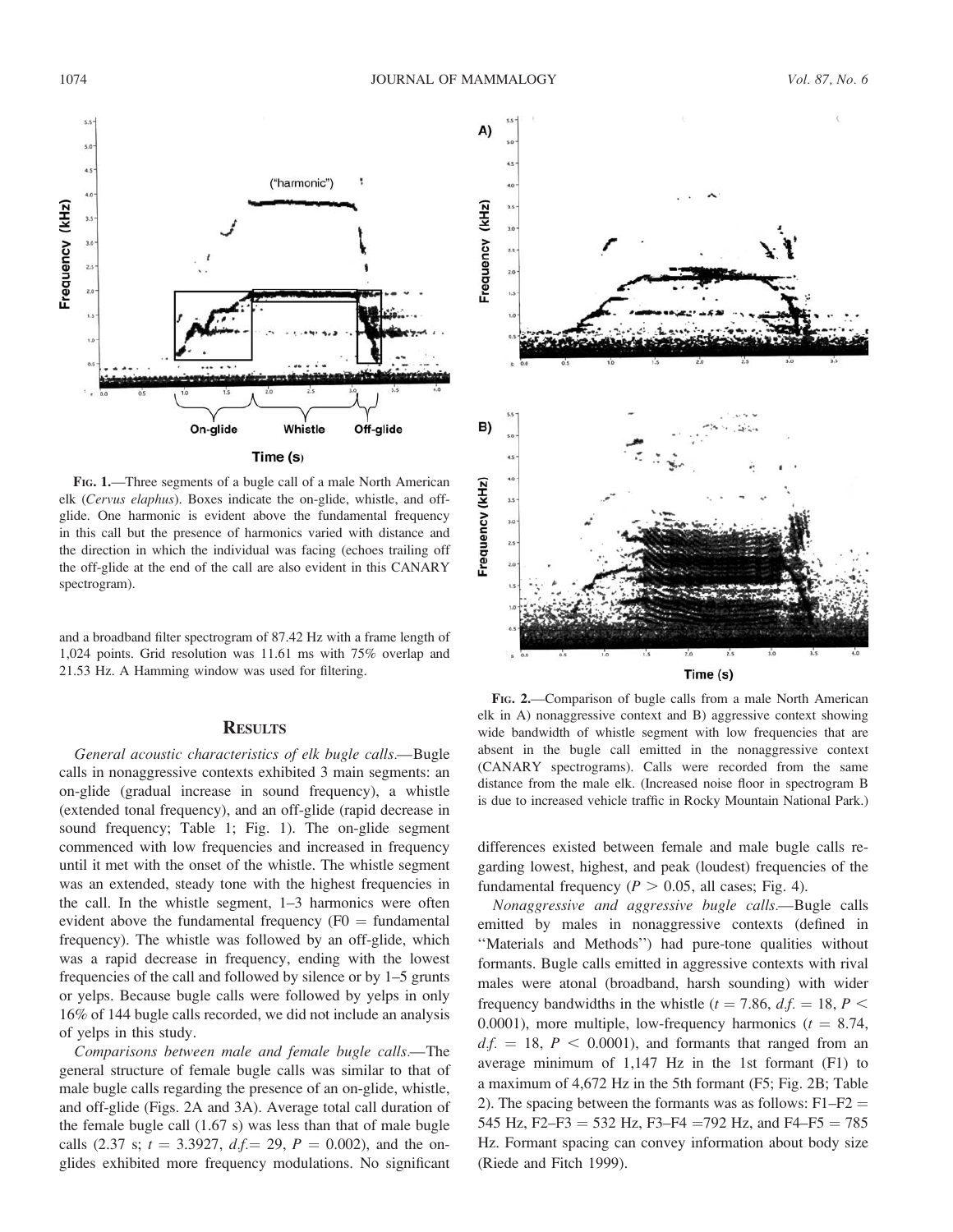

Time (s)

FIG. 3.—Comparison of bugles from a female North American elk in A) nonaggressive context (with on-glide harmonics that were not seen in male bugle calls) and B) aggressive context with low-frequency harmonics in whistle segment, similar to male bugle calls (RAVEN spectrograms). (Regularly spaced cricket chirps are present at  $\sim$  5.50 kHz.)

The single bugle call emitted by a dominant female in an aggressive context (dominant female was chasing another female) was audibly and spectrographically similar to bugle calls emitted by males in aggressive contexts (Fig. 3B), but statistical comparisons are required before it can be stated that the calls are the same. The aggressive female bugle call was 3.16 s in duration for the total call (aggressive male bugle calls averaged 2.65 s) with a whistle low frequency of 1.17 kHz (aggressive male bugle calls averaged  $= 1.11$  kHz), whistle high frequency of 2.00 kHz (aggressive male bugle calls averaged  $= 2.53$  kHz), and  $>10$  low-frequency harmonics.

## **DISCUSSION**

Bugle calls of North American elk exhibit a stereotypic structure with 3 distinct segments. At this time we can only speculate regarding the function of each bugle call component based on its acoustic structure, but this speculation may indicate important directions for further investigations. The onglide segment of the bugle call may serve as an alerting component and focus the receivers' attention on the sender because a rapid rise in sound frequency facilitates locatability (Marler 1967). We (JAC, JAF, KEW) have observed that the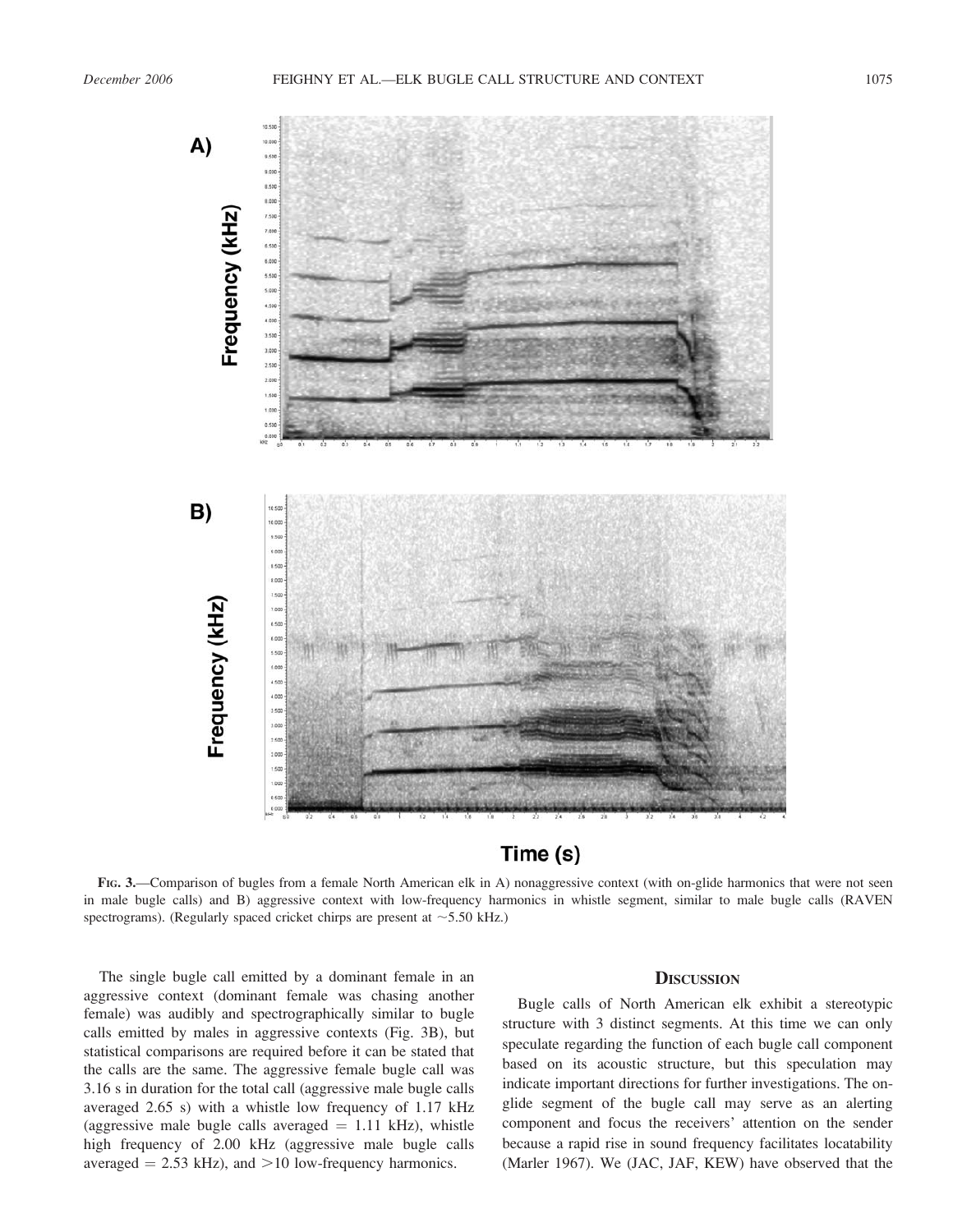

FIG. 4.—Comparisons of 19 bugle calls of male North American elk  $(n = 10 \text{ males})$  and 12 bugle calls of female elk  $(n = 4 \text{ females})$ emitted in nonaggressive contexts revealed no significant differences between the sexes in lowest, highest, and peak (loudest) frequencies of the total call fundamental ( $P > 0.05$ ). Medians are plotted with 90th, 75th, 25th, and 10th percentiles.

whistle segment propagates the longest distances of bugle call segments and we suggest that this segment may function similar to "long calls" of adult male orangutans (Pongo pygmaeus) that mediate spacing among males (Mitani 1985). This potential function of the whistle is supported by our observation that bugle calls by a master bull appear to elicit bugle calls by nearby master bulls with harems that are out of sight, either on the opposite side of a hill or in another meadow separated by trees. Maintaining spacing between herds would be advantageous to a master bull to reduce the possibility of females ''defecting'' to another male's herd. Because on-glide and off-glide segments do not propagate as far as the whistle, these segments may communicate with nearby herd members. The plosive yelps following a minority (16%) of bugle calls could represent a 4th segment of the bugle call. We are currently investigating whether bugle calls that conclude with yelps represent a graded vocalization between nonaggressive and aggressive bugle calls, similar to graded calls of whitenosed coatis (Nasua narica) that are followed by a plosive (Compton et al. 2001).

Bugle calls of females were similar in form to male bugle calls but differed in context, rate, and duration. Females bugled in the spring during late morning hours, whereas males bugled in the fall during dawn and dusk. Females emitted  $\leq 1$  bugle call/day whereas males emitted 1 or 2 bugle calls/min during the peak hours of calling. Bugling by female elk may be associated with high-stress periods and hormonal changes accompanying gestation and lactation, as proposed by Espmark (1964) regarding behavioral changes in female reindeer (Rangifer tarandus), but this aspect has yet to be investigated in elk. The duration of the female bugle call was shorter than that of the male bugle call, and at this point we can only speculate why this is the case. Shorter duration of the call may

TABLE 2.—Average minimum and maximum formant frequencies (Hz) of North American elk bugle calls emitted in aggressive contexts  $(n = 9$  male elk, 19 bugle calls, 1–3 calls/bull). Bugle calls emitted in aggressive contexts exhibited  $\geq$ 5 formants (F1 through F5) and no formants existed in bugle calls emitted in nonaggressive contexts.

|               | F1    | F2    | F3    | F4    | F5    |
|---------------|-------|-------|-------|-------|-------|
| Minimum $(X)$ | 1.147 | 1,692 | 2.224 | 3,016 | 3,801 |
| SD            | 479   | 348   | 434   | 556   | 616   |
| Maximum $(X)$ | 1.420 | 1.993 | 2,682 | 3,626 | 4.672 |
| SD            | 474   | 237   | 573   | 642   | 677   |

be due to a physiological cause such as smaller body size and lung capacity or due to a functional cause such as the call not being used to advertise one's location but to alert others to a specific situation. To our knowledge, no documentation exists that any female cervid other than North American elk emit vocalizations that are acoustically homologous to male breeding-season calls.

One of the few investigations determining that motivation– structural rules can apply to the acoustic structure of long-range vocalizations in mammals was Harrington's (1987) study of howls of wolves (Canis lupus). The acoustic structure of wolf howls changed to include harsh, low-frequency sounds during aggressive interactions (Harrington 1987). Our study has revealed that motivation–structural rules also apply to the bugle calls of elk. As predicted by motivation–structural rules, bugle calls emitted in nonaggressive situations had whistle segments that were indeed ''whistle-like,'' tonal sounds, dominated by high frequencies. In contrast, bugle calls emitted in aggressive intrasexual contexts had whistle segments that were harsh, noisy sounds, dominated by low frequencies. This change in acoustic structure of the call may signal the willingness of an individual to engage in a fight, or the complexity of the call may convey information regarding the sender's physical attributes, or both (Reby and McComb 2003).

Elk bugle calls emitted in aggressive contexts contained formants, whereas nonaggressive bugle calls lacked formants. Formants are sound peaks produced when signals resulting from laryngeal vocal fold vibrations pass through the supralaryngeal vocal tract (Fant 1960). In red deer roars, formant spacing, not pitch, appears to be an honest indicator of body size (Fitch 2000; Reby and McComb 2003; see also Riede and Fitch 1999). Red deer are capable of lowering their larynx while roaring, resulting in a longer vocal tract and lower formants (Fitch and Reby 2001). Our laboratory investigations of elk vocal tracts and field observations have revealed that elk also are able to move their larynx. However, examination of our data also has revealed that formants in elk bugles emitted in aggressive situations may vary with the context and degree of aggression, and we are currently investigating this hypothesis.

Our study has revealed that elk bugle calls have a complex structure and we have determined that motivation–structural rules (Morton 1977) can be applied to these long-range vocalizations. Studies are needed to elucidate how bugle call structure relates to individual physical characteristics and the